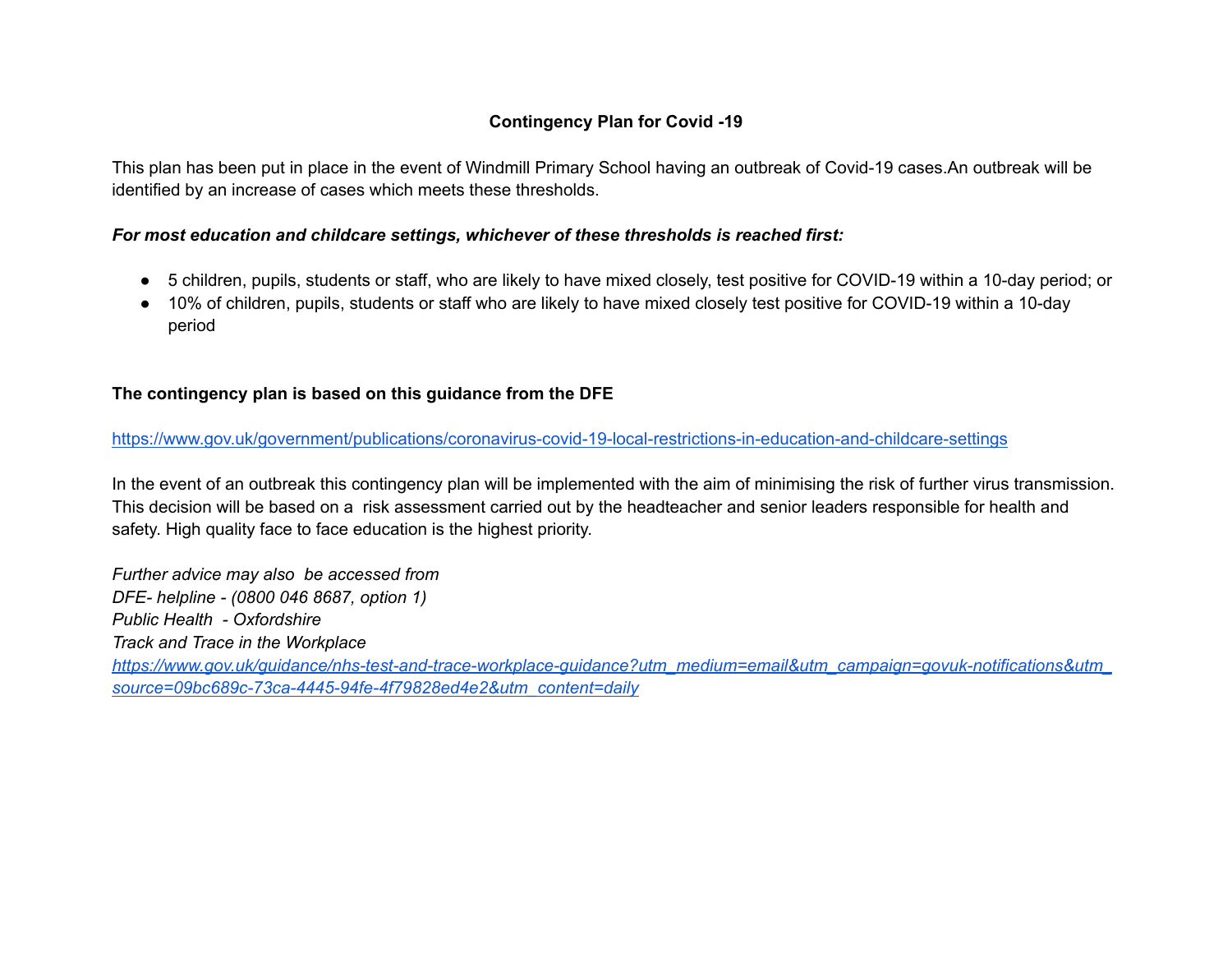## **Contingency Plan**

| <b>Control Measure</b>                                                             | <b>Actions</b>                                                                                                                                                                                                                                                                                                                                                                                                                                                                                                                                                                                                                                                                                                                                  | <b>Responsible</b>          |
|------------------------------------------------------------------------------------|-------------------------------------------------------------------------------------------------------------------------------------------------------------------------------------------------------------------------------------------------------------------------------------------------------------------------------------------------------------------------------------------------------------------------------------------------------------------------------------------------------------------------------------------------------------------------------------------------------------------------------------------------------------------------------------------------------------------------------------------------|-----------------------------|
| To review the testing, hygiene<br>and ventilation measures that the<br>school has, | One off enhanced cleaning cycle<br>Enhanced ventilation without impacting on thermal<br>comfort<br>Increase hand washing regime across the school.                                                                                                                                                                                                                                                                                                                                                                                                                                                                                                                                                                                              | <b>CS</b><br>Class teachers |
| To reduce the risk of further virus<br>transmission                                | Staff to wear masks in shared areas<br>Create class bubbles - this may be just one<br>affected class or it may be across the school.<br>Limit mixing between classes by reintroducing<br>identified play spaces.<br>Increase LF Testing for staff.<br>Limit visitors to school:-<br>No open days<br>All meetings within parents to be virtual.<br>Only essential "professionals" to be allowed on site.<br>No live performances.<br>No face to face assemblies.<br>Reintroduce year group bubbles for musical tuition<br>lessons.<br>Stop singing assemblies in the hall<br>Suspend after school clubs that operate inside the<br>building<br>Suspend clubs that take place out of doors in a<br>more extreme outbreak.<br>Cancel school trips. | LK/AH/CS                    |
| To ensure that the quality of<br>education for all children is                     | Remote learning will be be implemented<br>❖ Tapsetsy                                                                                                                                                                                                                                                                                                                                                                                                                                                                                                                                                                                                                                                                                            | Year group leaders          |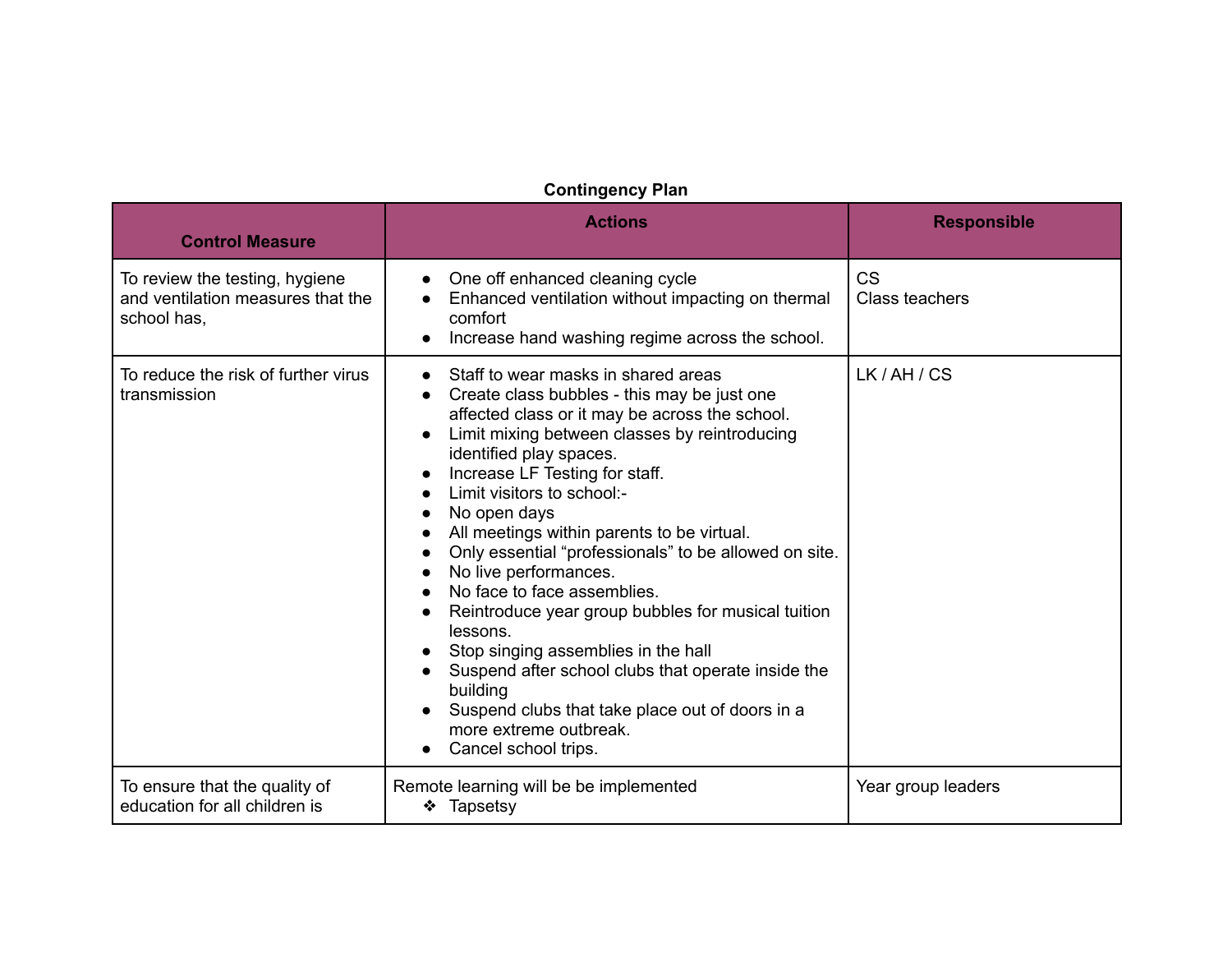| ensured if a child is self isolating /<br>attendance temporarily<br>suspended.                                    | Seesaw<br>❖<br>Google Classroom<br>❖                                                                                                                                                                                                                                                                                                                                                                                                    |           |
|-------------------------------------------------------------------------------------------------------------------|-----------------------------------------------------------------------------------------------------------------------------------------------------------------------------------------------------------------------------------------------------------------------------------------------------------------------------------------------------------------------------------------------------------------------------------------|-----------|
| To work closely with Track and<br>Trace in the event of the number<br>of staff infected reaches the<br>threshold, | Provide the 8-digit NHS Test and Trace Account ID<br>$\bullet$<br>(sometimes referred to as a CTAS number) of the<br>person who tested positive, alongside the names of<br>co-workers identified as close contacts. This will<br>ensure that all workplace contacts are registered<br>with NHS Test and Trace and can receive the<br>necessary public health advice, including the<br>support available to help people to self-isolate. | LK/AH     |
| Ensuring the safety of staff who<br>are vulnerable                                                                | Reintroduce "shielding" should the national<br>government recommend it.                                                                                                                                                                                                                                                                                                                                                                 | <b>LK</b> |
| Temporary whole or partial school<br>closure                                                                      | This would be a last resort and one recommended by DFE<br>or Public Health/ HPT<br>Implement remote learning<br>Pupils who are vulnerable . have key worker<br>parents attend school in key worker bubbles.                                                                                                                                                                                                                             | LK/AH     |
| Maintaining safeguarding<br>arrangements                                                                          | Ensure that all responsibilities for safeguarding<br>$\bullet$<br>pupils are in place.<br>Ensure that there is always a trained DSL on site at<br>all times when pupils are on site.<br>Make sure that all pupils who are vulnerable<br>receive their free school meal entitlement.                                                                                                                                                     | <b>LK</b> |

In the event of this contingency plan, or any part of it, being implemented the actions to be taken will be communicated to the school community (staff.parents, carers and children), via email - Mail Chimp, Outlook 365, the School App, Facebook and Twitter within 12 hours.

The risk assessment will also be updated in light of the contingency plan being implemented.